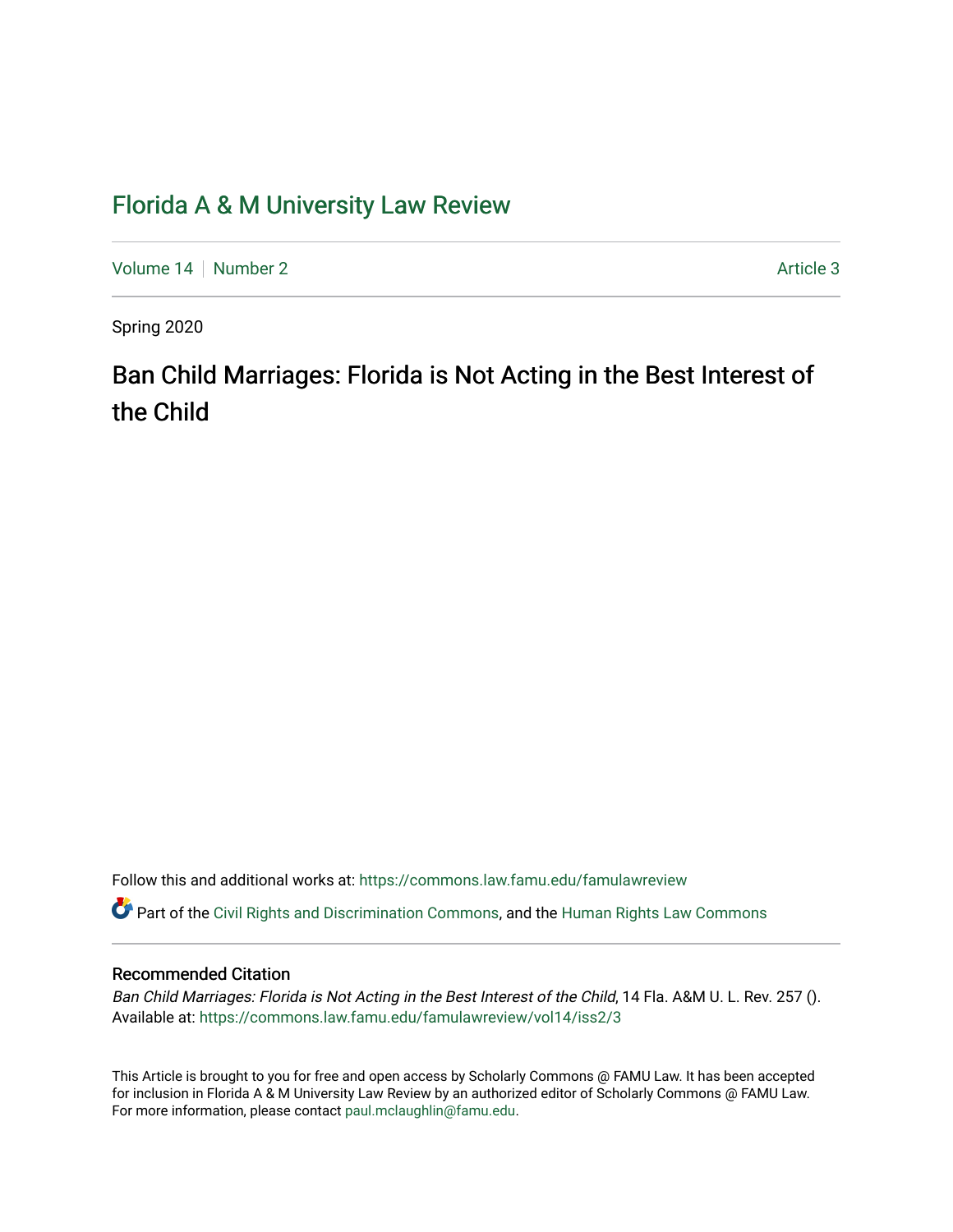## BAN CHILD MARRIAGES: FLORIDA IS NOT ACTING IN THE BEST INTEREST OF THE CHILD

*Elisa K. Schneider*\*

|                                                      | R           |
|------------------------------------------------------|-------------|
| I. FLORIDA'S MARRIAGE HISTORY & THE ADVOCACY FOR     |             |
|                                                      | R           |
| II. THE HARMFUL IMPACT OF CHILD MARRIAGES: A LOOK TO |             |
|                                                      | R           |
|                                                      | R           |
|                                                      | $\mathbf R$ |

#### **INTRODUCTION**

The Supreme Court of the United States has long held that marriage is a fundamental right.1 In *Loving v. Virginia*, the Court held that states could not infringe on a person's choice and constitutional right to marry.2 The Court reasoned that under the Constitution, the freedom to marry, or not to marry, is the sole choice of the individual.3 Since *Loving*, the Court faced several issues related to the scope of this fundamental right.4 In *Obergefell v. Hodges*, the petitioners argued that their states' definition of marriage as between one man and one woman was a violation of the Equal Protection Clause of the Four-

- 1. *See* 388 U.S. 1, 12 (1967).
- 2. *Id.*
- 3. *Id.*

<sup>\*</sup> Elisa Schneider is an attorney in Orlando, Florida where she primarily practices civil litigation defense. Elisa obtained a Bachelor of Arts degree, cum laude, in English from the State University of New York at Plattsburgh. Elisa attended Florida A & M University College of Law in Orlando, where she graduated first in her December graduating class and earned her Juris Doctor, magna cum laude. While at Florida A & M, Elisa served as Assistant Articles Editor for the FAMU Law Review, Chair of the Bar Passage Committee, and Treasurer of the Marshall-Bell Law Society. Elisa was awarded Dean's List for each semester at FAMU, received academic scholarships, and earned book awards for obtaining the highest grade in seven different classes.

<sup>4.</sup> *See Zablocki v. Redhail*, 434 U.S. 378, 375, 388-89 (1978) (holding unconstitutional a Wisconsin law that gave courts discretion to prevent noncustodial parents of children from marrying upon proof that the person seeking marriage was up to date on all child support payments; although the state had an interest in obtaining child support for minor children, the Court held that the statute unnecessarily infringed on the fundamental right to marry).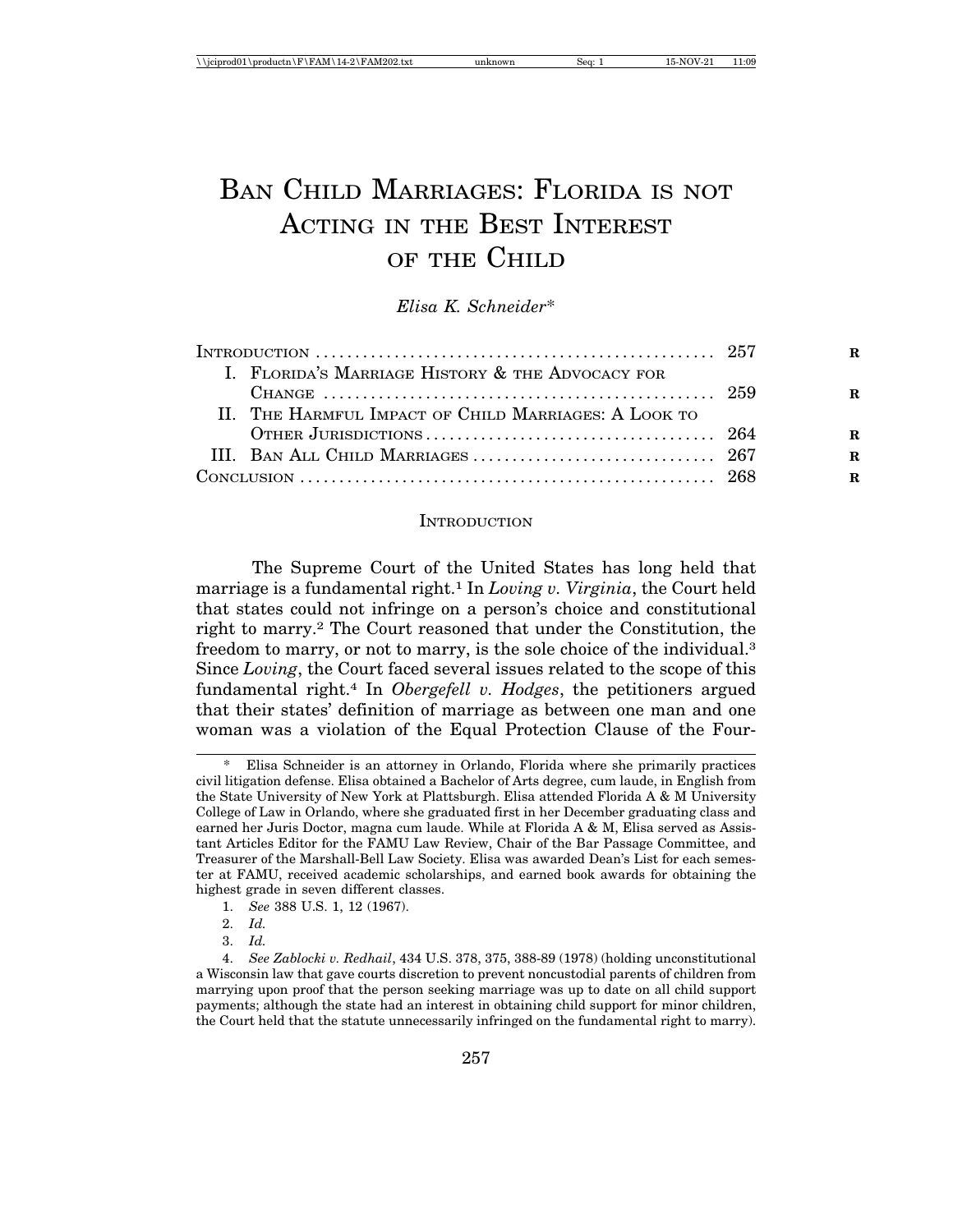teenth Amendment.5 In a five-to-four decision, the Court declared that same-sex couples are entitled to the same fundamental right to marry as heterosexual couples.6 Further, the Court set forth that the right to marry is a right that all states must recognize, and infringement by the state of this fundamental right violates the Equal Protection clause.7 The holding of *Obergefell* was a milestone for the gay community as it legalized same-sex marriage across the country.8 Since marriage is a fundamental right, it is subject to the strictest of scrutiny.9 Although states cannot enact legislation preventing the marriage of certain persons on the basis race/sexuality/gender, there are still aspects of marriage that are reserved to the states to decide.10 Importantly, there is no federal law regulating the age to marry. Thus, states have the power to set the minimum age requirement for a person to obtain a marriage license.<sup>11</sup>

Florida, like various other states, do not issue marriage licenses to any person under the age of eighteen years old.12 Although this language, on its face, indicates that the marriage of minors is prohibited, section 741.04 contains exceptions for when a person under the age of eighteen can legally marry.13 Similarly, many states have exceptions for minor marriages, and in some states, such exceptions have *no* limitation on the minimum age in which a minor can marry.14 Conversely, in 2018, Delaware and New Jersey banned all marriages to any person under the age of eighteen – without exceptions.15 Currently, Delaware and New Jersey are the only two states in the United States that have

10. *See* Lyle Denniston, *Constitution Check: Did the Supreme Court Take Away States' Power Over Marriage?* (Sept. 8, 2015), https://constitutioncenter.org/blog/constitution-checkdid-the-supreme-court-take-away-states-power-over-marria.

11. Sarah Ferguson, *What You Need to Know About Child Marriage in the U.S.*, UNICEF USA (Oct. 29, 2018), https://www.unicefusa.org/stories/what-you-need-know-aboutchild-marriage-us/35059.

12. *See* FLA. STAT. § 741.04 (2019).

13. *Id.*

14. *See, e.g.,* ME. REV. STAT. tit. 19-A, § 652 (2019) (providing that persons under eighteen may be married if they have consent of a parent, guardian, or probate judge).

15. *See* DEL. CODE ANN. tit. 13, § 123 (2019); N.J. STAT. ANN. § 37:1-6 (West 2019).

<sup>5. 576</sup> U.S. 644, 652 (2015).

<sup>6.</sup> *Id.* at 680-81.

<sup>7.</sup> *Id.*

<sup>8.</sup> *Id*. at 674, 679-680.

<sup>9.</sup> *See generally Boddie v. Connecticut*, 401 U.S. 371 (1971) (holding that a state law requiring the payment of filing fees to receive a divorce violated due process rights because precluding an individual from the ability to obtain a divorce in turn precludes that individual from the right to marry someone else).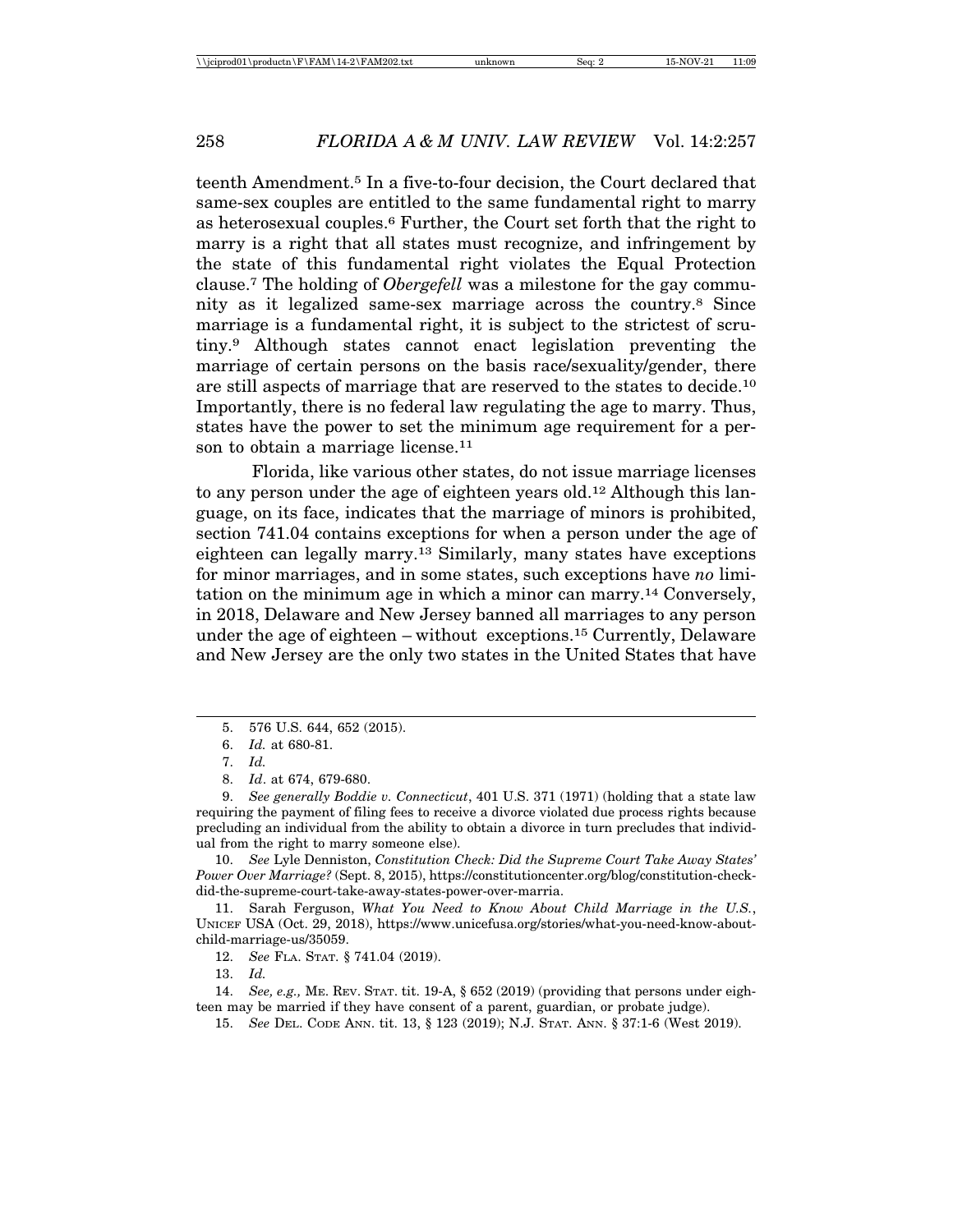successfully signed proposals into law banning child marriages.16 Although various states have strict guidelines to permit minor marriages, Delaware and New Jersey are the only two states with an outright ban.17

This Note argues that Florida must follow Delaware and New Jersey and ban all minor marriages, without exception. Although the right to marry is a fundamental right, the states have the power to set the age requirements to obtain a marriage license.18 Permitting any minor to marry, even with specific limitations, is harmful to a child. Thus, Florida must ban all marriages of any person under the age of eighteen. Florida's current marriage statute sets the minimum age to marry at seventeen, once specific exceptions are met.19 The statute is an improvement from Florida's previous marriage statute, which is now repealed, and had little to no restrictions on minor marriages.<sup>20</sup> However, even with Florida's recent repeal and replacement of the marriage licensing statute, Florida is still not acting in the best interest of children within the state by permitting seventeen-year-olds to marry. Permitting any minor to marry, even with specific limitations, is harmful to a child.

#### I. FLORIDA'S MARRIAGE HISTORY AND THE ADVOCACY FOR CHANGE

The Florida Legislature repealed Fla. Stat. §741.0405 on July 1, 2018, and expressly stated the exceptions for when a minor under the age of eighteen could marry.21 Section 741.0405 indicated that if either of the parties to the marriage were under the age of eighteen years old, but at least sixteen years old, then the "county court judge or clerk of the circuit court" could issue a marriage license so long as the minor had written parental or guardian consent.<sup>22</sup> In addition, the parent or guardians had to acknowledge their consent before "some officer authorized by law to take acknowledgments and administer oaths."23 However, this statute also set forth situations where a minor could ob-

<sup>16.</sup> Curan Mehra, *NJ and DE: Pioneering States that are the First to Ban Child Marriage*, UNICEF USA (July 6, 2018), https://www.unicefusa.org/stories/nj-and-de-pioneeringstates-are-first-ban-child-marriage/34529.

<sup>17.</sup> *Id.*

<sup>18.</sup> Ferguson, *supra* note 11.

<sup>19.</sup> FLA. STAT. § 741.04(1)(a)-(b) (2019).

<sup>20.</sup> *See* FLA. STAT. § 741.0405 (repealed 2018).

<sup>21.</sup> *Id.*

<sup>22.</sup> *Id.*

<sup>23.</sup> FLA. STAT. § 741.0405(1) (repealed 2018)*.*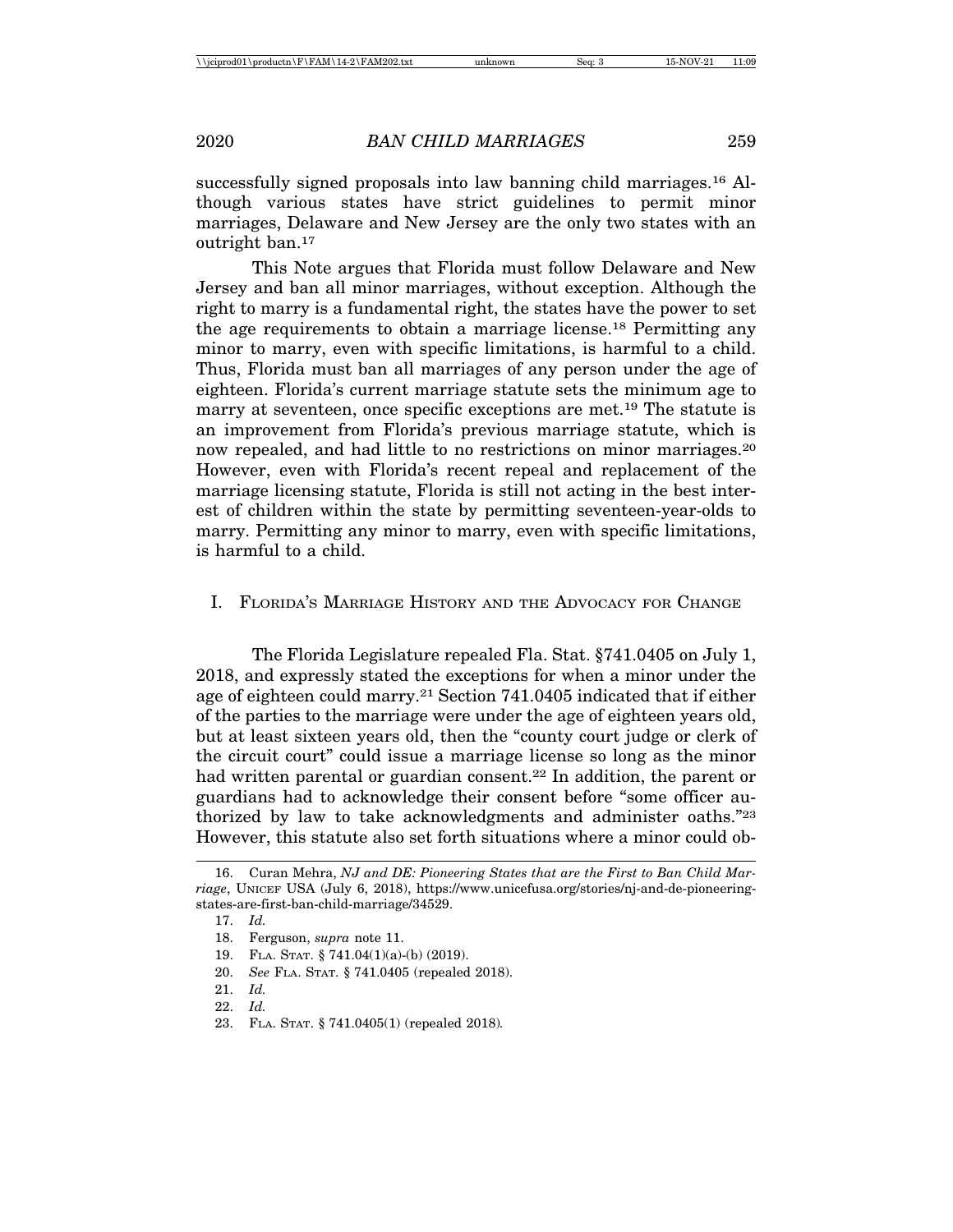tain a marriage license without parental or guardian consent.24 First, a marriage license could be issued if a minor's parents were deceased.25 Second, if the minor was previously married, the minor could obtain a marriage license without parental consent.26 Third, if the minor swore under oath to be a parent of a child born, the court could also issue a marriage license to the minor.27 Finally, if there was a pregnancy verified to the court by a written statement of a licensed physician, the judge could marry the minor if the parties swore under oath that they were expectant parents, or if the female under the age of eighteen swore to be expecting.28

The most controversial element of section 741.0405 was subsection (4), which stated that "no license to marry shall be granted to any persons under the age of 16 years, with or without the consent of the parents, except as provided in subsections (2) and (3)."29 Subsections (2) and (3) indicated that it was within the discretion of the judge to determine when to issue a marriage license to minors in situations in which the minor was a parent of a child already in existence or an expectant parent.30 In other words, even if a minor was under the age of sixteen, the minor could be married under this statute without parental consent, subject to the judge's discretion. Although section 741.0405 limited the age of marriage depending upon circumstances as laid out in the statue, it stands that a minor that was pregnant or had a child, regardless of age, could be married at the Judge's discretion.31 This essentially made the age requirement of marriage meaningless, as it remained in the discretion of the judge to grant minor marriages.32

Section 741.04 was enacted on July 1, 2018.33 Section 741.04 limits the exceptions for when a minor can marry by indicating that a county judge or clerk cannot issue a marriage license to any person under the age of eighteen.<sup>34</sup> However, like section 741.0405, section 741.04 also has exceptions.35 A marriage to a minor can be granted under section 741.04 if: (1) "[t]he person is at least 17 years of age and

26. *Id.*

- 31. *Id.*
- 32. *See id.*

<sup>24.</sup> FLA. STAT. § 741.0405(1)-(3) (repealed 2018).

<sup>25.</sup> FLA. STAT. § 741.0405(1) (repealed 2018).

<sup>27.</sup> FLA. STAT. § 741.0405(2) (repealed 2018).

<sup>28.</sup> FLA. STAT. § 741.0405(3) (repealed 2018).

<sup>29.</sup> FLA. STAT. § 741.0405(4) (repealed 2018).

<sup>30.</sup> FLA. STAT. § 741.0405(2)-(3) (repealed 2018).

<sup>33.</sup> *See* FLA. STAT. § 741.04 (2019).

<sup>34.</sup> FLA. STAT. § 741.04(1) (2019).

<sup>35.</sup> FLA. STAT. § 741.04(1)(a)-(b) (2019).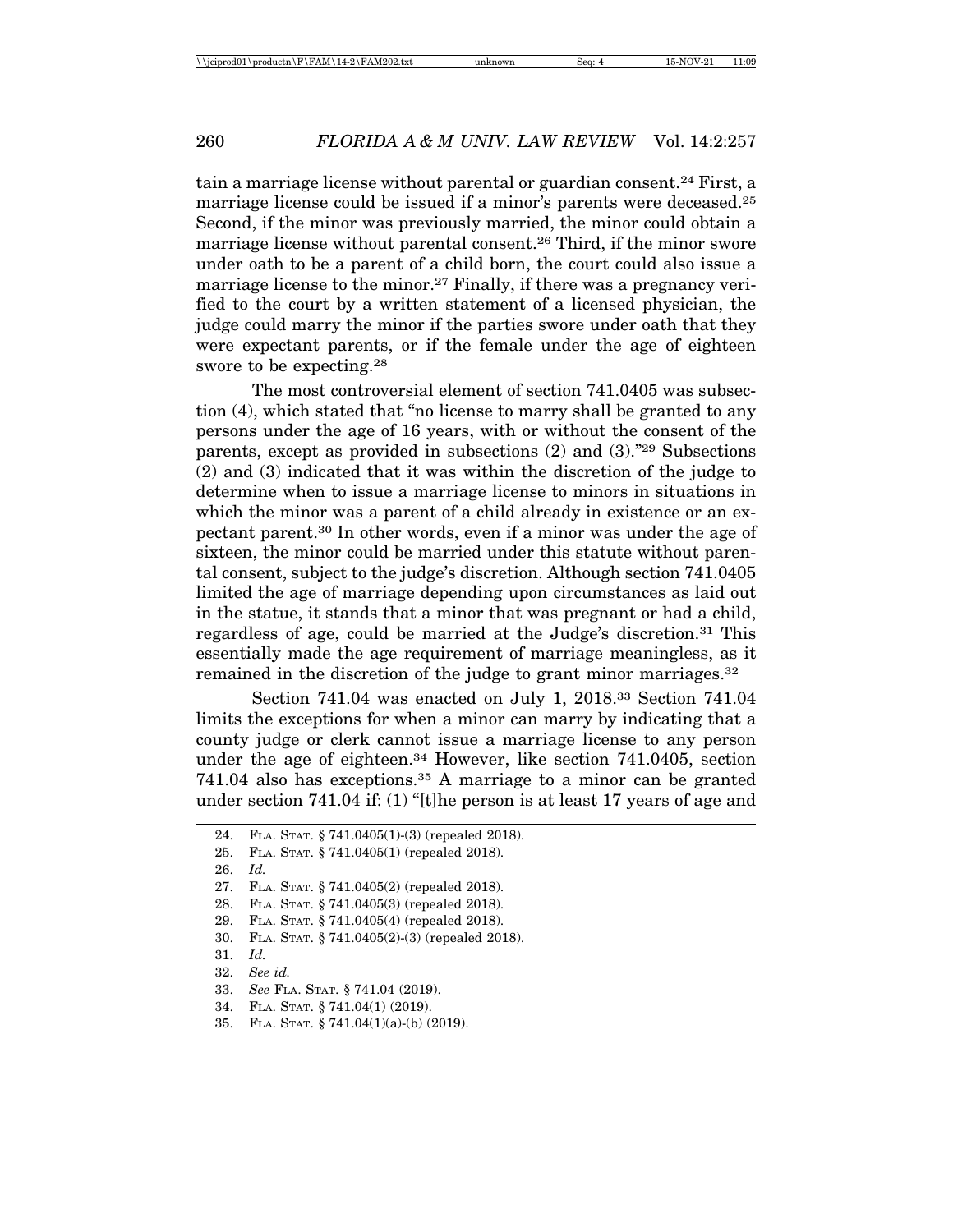provides the written consent of his or her parents or legal guardian, which is acknowledged by an officer authorized by law to take acknowledgments and administer oaths;" and (2) "[t]he older party to the marriage is not more than 2 years older than the younger party to the marriage."36 This change in age limitation was triggered by reports of minors marrying significantly older spouses under section 741.0405.<sup>37</sup> This 2017 report indicated that "at least one child was married in every one of Florida's sixty-seven counties and in some cases the spouse was at least twice the minor's age."38 Out of married minors surveyed in this report, , seventy-two were under the age of sixteen and married in Florida.39 Thus, Florida's enactment of a spousal-age limitation of two years does provide some protection to vulnerable children from marrying a significantly older spouse.

Sherry Johnson was a leading advocate for the repeal of section 741.0405.40 Ms. Johnson was raped at the age of nine, gave birth at the age of ten, and was forced to marry her rapist at the age of eleven.<sup>41</sup> Ms. Johnson's rapist was a church deacon, and Ms. Johnson's mother was persuaded by the church to consent to the marriage.<sup>42</sup> Even though a Tampa clerk refused to issue the marriage license to Ms. Johnson and her rapist, another county in Florida issued the marriage license.43 Ms. Johnson reported that from this marriage, she had five more children before she "broke free from the marriage several years later."44 As a result of her forced minor marriage, Ms. Johnson was unable to attend school, and many of her relationships resulted in abuse following her escape from her forced marriage.45 Due to her experiences as a child bride, Ms. Johnson advocated for others and urged legislatures to ban child marriage so others would not suffer from a childhood of abuse and rape like she did.46 Her advocacy in Florida did

<sup>36.</sup> *Id.*

<sup>37.</sup> Brendan Farrington, *Woman Who Married at 11 Seeks to Change Florida Marriage Law*, BROWARD DAILY BUS. REV. (Oct. 26, 2017), https://www.law.com/dailybusinessreview/ sites/dailybusinessreview/2017/10/25/woman-who-married-at-11-seeks-to-change-floridamarriage-law/?slreturn=20180931150547.

<sup>38.</sup> *Id.*

<sup>39.</sup> *Id.*

<sup>40.</sup> *Id.*

<sup>41.</sup> *Id.*

<sup>42.</sup> *Id.*

<sup>43.</sup> Farrington, *supra* note 37. 44. *Id.*

<sup>45.</sup> *Id.*

<sup>46.</sup> *See id.*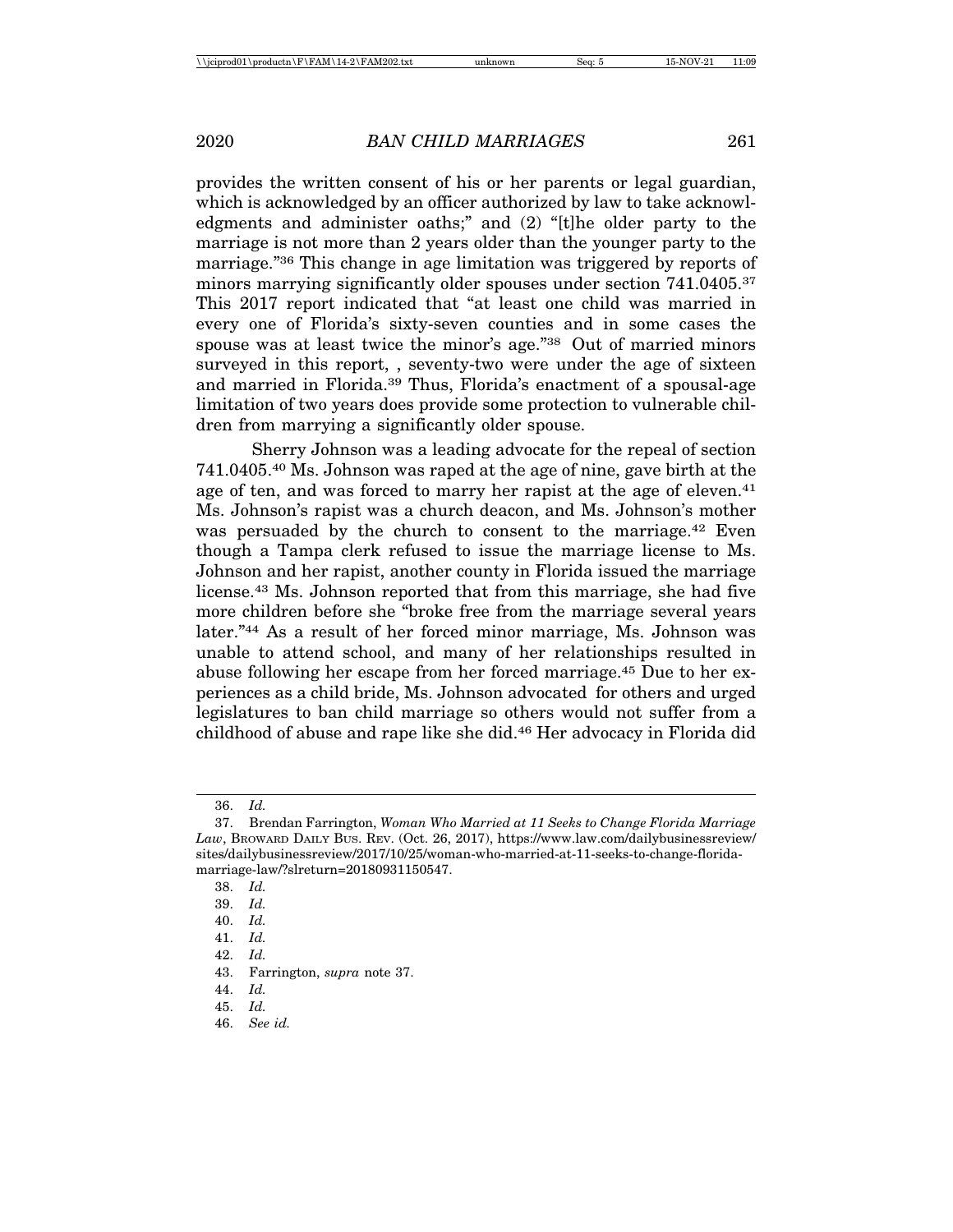not go unrewarded — it ultimately led to the repeal of section 741.0405 and enactment of section 741.04.47

House members listening to Ms. Johnson's story were "horrified" and the House voted 108-2 to enact the statute.<sup>48</sup> House members weighed the best interests of minors with the potential interests' minors would have in marriage.49 However, House members found it difficult to balance the prevention of exploitation of young females, while also taking into consideration situations in which teenagers become pregnant and seek to be married.50 In situations like teen pregnancy, House members supported minor marriages.<sup>51</sup> The House's version of section 741.04, as indicated by bill co-sponsor Jeanette Nunez of Miami, is a "narrowly crafted compromise."52 Ms. Johnson believes that section 741.04 is a step in the right direction as it does prevent minors from marrying a spouse drastically older, like Ms. Johnson was forced to endure.53 Nevertheless, Ms. Johnson's wish for an absolute prohibition on all minor marriages has not been accomplished by the enactment of section 741.04.54 The absolute prohibition on all minor marriages has not been accomplished by the enactment of section 741.04.

Some legislators disagreed with the change in minor marriage legislation. For example, House Representative Julio Gonzalez ("Gonzalez") argued against the repeal of section 741.0405 and indicated that even minors who are not pregnant may have valid reasons to get married.55 Gonzalez believed that "this conversation belongs in the family."56 Further, Representative Lori Berman ("Berman") stated that "the bill was originally aimed at protecting girls who g[ot] raped and impregnated, and the House version [did not] adequately address that."57 Further, Berman argued that an outright ban on minor marriages would not prevent teenagers from getting married; she believed it would just delay the time in which teenagers could obtain a marriage

57. *Id.*

<sup>47.</sup> *See* Jim Saunders, *State House Backs Compromise to Curb Child Marriage*, MIAMI DAILY BUS. REV. (Feb. 16, 2018, 12:00 PM), https://www.law.com/dailybusinessreview/2018/ 02/15/house-backs-compromise-to-curb-child-marriage/.

<sup>48.</sup> *Id.*

<sup>49.</sup> *Id.*

<sup>50.</sup> *Id.*

<sup>51.</sup> *Id.*

<sup>52.</sup> *See* Saunders, *supra* note 47.

<sup>53.</sup> Farrington, *supra* note 37.

<sup>54.</sup> *Id*.

<sup>55.</sup> Saunders, *supra* note 47.

<sup>56.</sup> *Id.*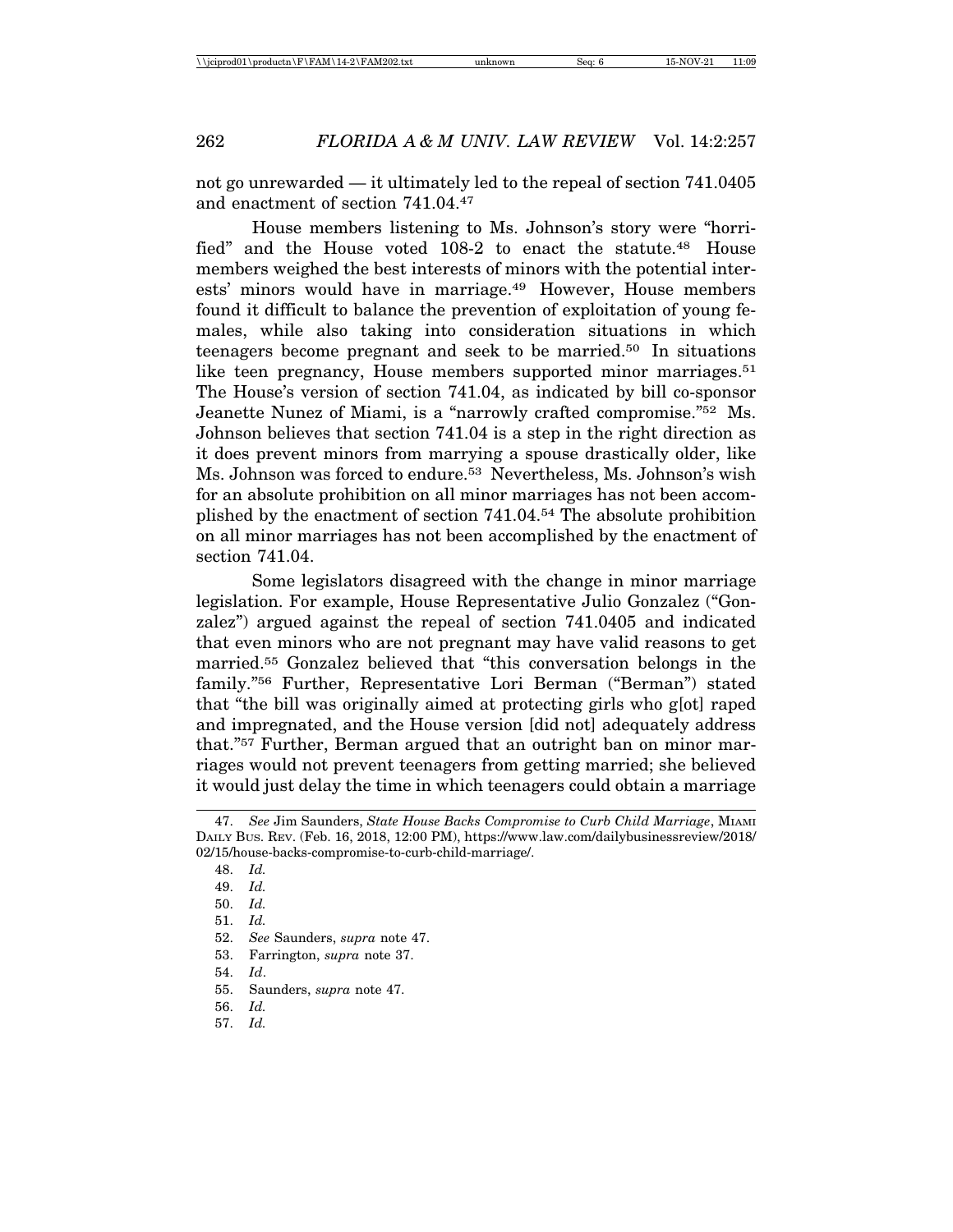license.58 Although Gonzalez and Berman's arguments are valid in terms of looking at the marriage statute as a whole, minors are often treated differently under the law.59 Although Gonzalez believes that determining whether a minor will marry is a family matter, the harsh reality is that families do not often act in the best interest of their children.60 Thus, the State needs to act in the best interest of the child and not assume every matter is reserved to the privacy of a family home.<sup>61</sup>

The crutch of Berman's position was that an outright ban on minor marriages would not prevent teenagers from getting married; she believed it would just delay the time in which teenagers could obtain a marriage license.62 Although her argument is technically correct, this should not mean that the statute should be changed. Delaying minors from marrying, even by a year, is important from a biological perspective as one year is a significant amount of time for growth and development of a child.63 Berman's argument also loses muster when applied to various state laws that require age limits for certain privileges. Even though a teenager may be prevented until a certain age from doing specific things due to an age requirement by law, this does not mean that the state should avoid setting restrictions for the purpose of protecting minors.

Furthermore, the state has the ability to protect minors regardless of parental control. Under the parens patriae doctrine, states can protect those "lacking mental capacity," like minors.64 Through the doctrine, the state has the ability to step in and act as a guardian for children.65 The state can do so over the interests of a minor's parents if the "state itself [has] an interest in the claim, and the state can establish that it is acting on behalf of its residents as opposed to 'particular

<sup>58.</sup> *Id.*

<sup>59.</sup> *See generally* Thomas Edwards, LaDoris Cordell, & Bridgett Jones, *The Reasons for Treating Juveniles Differently*, FRONTLINE, https://www.pbs.org/wgbh/pages/frontline/ shows/juvenile/bench/different.html (last visited Mar. 23, 2020) (discussing the maturity of minors and the reason why such maturity results in treating children differently under the law).

<sup>60.</sup> *See generally Cruzan v. Dir., Mo. Dep't of Health*, 497 U.S. 261, 286 (1990) (holding that under Missouri law, a parent or guardian cannot make a decision to remove life support for an incompetent person absent clear and convincing evidence of the incompetent person's life wishes; in so holding, the Supreme Court rejected the petitioner's argument that the state had no legal authority to interfere with the parents' wishes and instead held that the state had a valid interest to protect the incompetent person over parental wishes).

<sup>61.</sup> *Id.*

<sup>62.</sup> Saunders, *supra* note 47.

<sup>63.</sup> Ferguson, *supra* note 11.

<sup>64.</sup> *See* Margaret S. Thomas, *Parens Patriae and The States' Historic Police Power*, 69 SMU L. REV. 759, 769 (2016) (discussing the history of the parens patriae doctrine).

<sup>65.</sup> *Id.*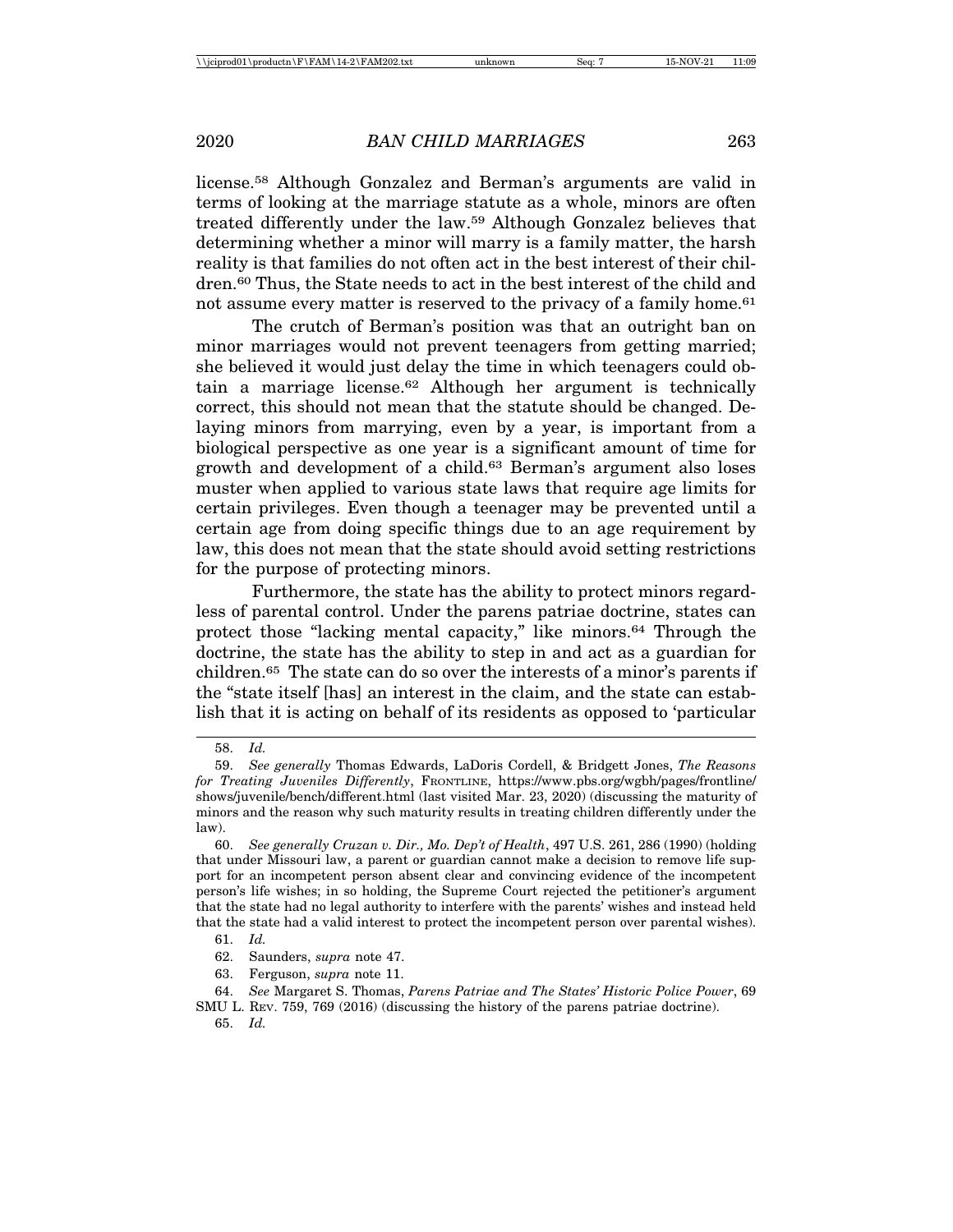citizens.'"66 Therefore, states like Florida, should be encouraged to set forth restrictions due to the age and vulnerabilities of minors. Not only do states have the power to set forth restrictions to marriage, but states also have the power to act to protect those lacking mental capacity from becoming child brides. Only when Florida prohibits the issuance of a marriage license to any person under the age of eighteen will Florida really be acting in the best interest of the minors within the state.

#### II. THE HARMFUL IMPACT OF CHILD MARRIAGES: A LOOK TO OTHER **JURISDICTIONS**

Statistics show that minors that get married, especially females, experience consequences from the marriage for the remainder of their lives.67 Minor marriages result in separation from family members and friends, and those that get married as minors are "50% more likely to drop out of school."68 Between 70% and 80% of child marriages result in divorce, and married minors have double the chance of living in poverty and triple the chance of spousal abuse when compared to married adults.69 If a minor gets pregnant during the marriage, or if the marriage is deemed legal due to the fact that the minor is pregnant, the risk of complications during childbirth poses dangerous threats to the minor.70 Females that are between the ages of fifteen and nineteen "are twice as likely to die in childbirth as women in their 20s, and newborn children of younger mothers face greater risks of dying as well."71 Childbirth for minors poses substantial health risks since the pelvis of a minor is not fully developed hence, childbirth can become more complicated.72 Although a minor may become pregnant and experience these complications of childbirth regardless of marriage, permitting minors to get married contributes to the increase of the number of minors getting pregnant and giving birth, while they are still legally children themselves.

State statutes that ban child marriages help protect those under the age of eighteen who may find themselves persuaded to get

<sup>66.</sup> Gabrielle J. Hanna, Comment, *The Helicopter State: Misuse of Parens Patriae Unconstitutionally Precludes Individuals and Claims*, 92 WASH. L. REV. 1955, 1962 (2017).

<sup>67.</sup> Ferguson, *supra* note 11.

<sup>68.</sup> *Id.*

<sup>69.</sup> *Id.*

<sup>70.</sup> *Id.*

<sup>71.</sup> *Id.*

<sup>72.</sup> Ladan Askari, Note, *The Convention on the Rights of the Child: The Necessity of Adding A Provision to Ban Child Marriages*, 5 ILSA J. INT'L & COMP. L. 123, 129-30 (1998).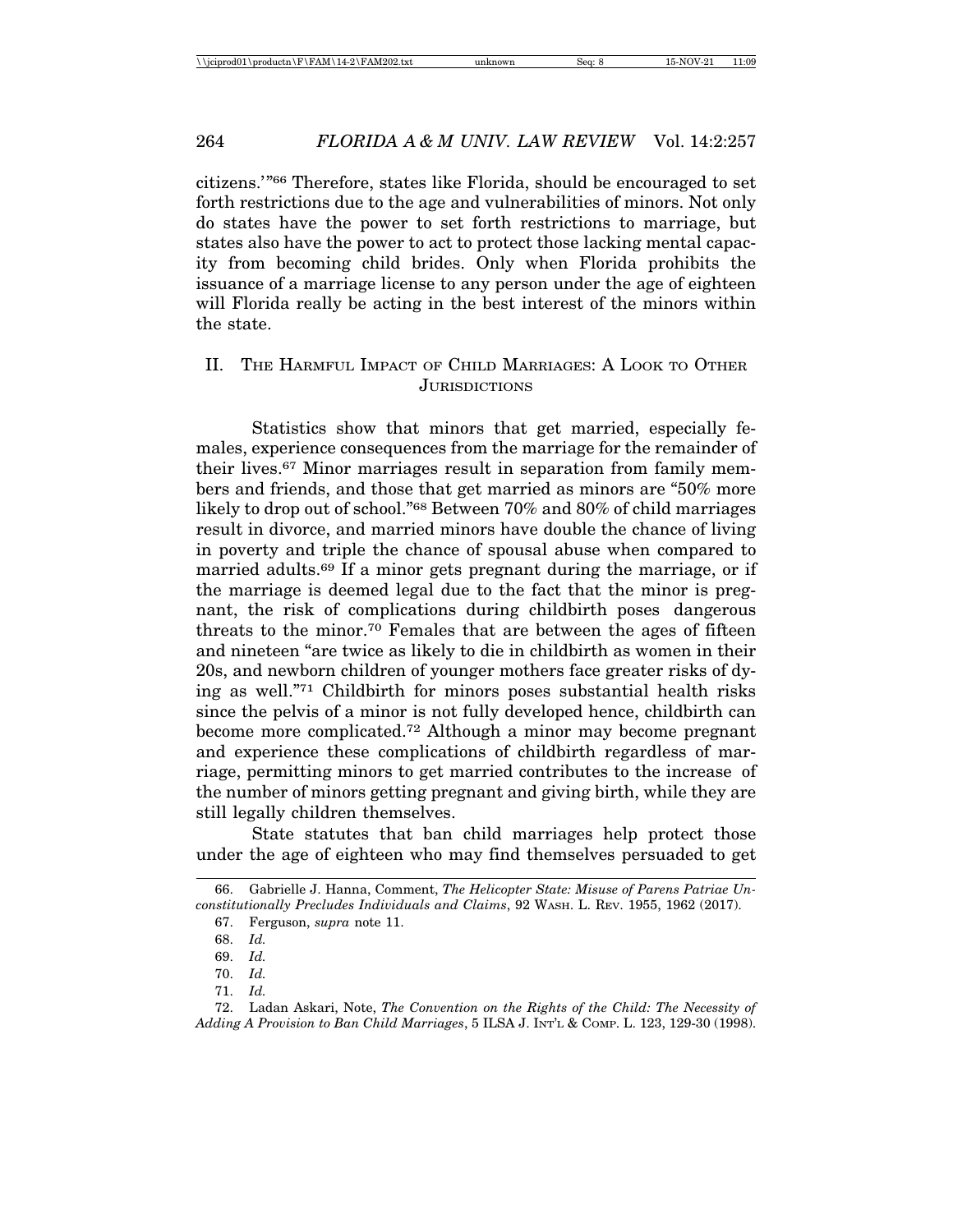married due to rape, pregnancy, or family pressure. Although Florida has enacted section 741.04, this statute is not enough, as it does not provide an outright ban for any or all minor marriages.73 Banning child marriages in Florida by state statute would serve as a milestone for minors who have experienced abuse, and can help prevent future minor marriages and dangers that are associated with such marriages.74 Although section 741.04 limits minor marriages, statutes like Florida's are not substantial enough to protect children from the harms of marriage.75

Permitting children at the minimum age of seventeen to marry with "consent of his or her parents or legal guardian" with the limitation that the "older party to the marriage" cannot be more than two years older than the "younger party to the marriage," greatly narrows the permissible marriage of minors from Florida's previous statute, section 741.0405.76 Although this is a significant difference, the age of majority will not be met until eighteen, except in situations of emancipation as deemed by the court.77 This one-year between seventeen and eighteen, although some may argue is insignificant, is significant in the life of a child. As it stands, the only way to truly protect children while they are still minors is to ban any and all marriages to any person under the eighteen, with no exceptions. Although culture, belief, and tradition are valued in society, child marriages have devastating impacts, and the state of Florida must set forth legislation to ensure that minors are protected by prohibiting child marriages altogether.

To date, only two states have complete bans on minor marriages. On May 9, 2018, Delaware became the first state to ban minor marriages by enacting Section 123.78 Section 123 sets forth that "no individual under the age of 18 shall be granted a marriage license."79 Section 123 repealed subsection (b) through (f), which permitted the court to grant a marriage license to any applicant under the age of eighteen.80 Meaning, any age if the court made its decision based on:

the best interests of the minor seeking to be married; the wishes of the minor and such minor's parents or legal guardians; the mental

<sup>73.</sup> *See* FLA. STAT. § 741.04 (2019).

<sup>74.</sup> *See* Ferguson, *supra* note 11.

<sup>75.</sup> *See id.*

<sup>76.</sup> FLA. STAT. § 741.04 (2019).

<sup>77.</sup> *See Emancipation*, BLACK'S LAW DICTIONARY 613 (rev. 4th ed. 1968) (defining the legal process of emancipation in which a child is released from their parents' control and custody).

<sup>78.</sup> DEL. CODE ANN. tit. 13, § 123 (2018).

<sup>79.</sup> *Id.*

<sup>80.</sup> *Id.*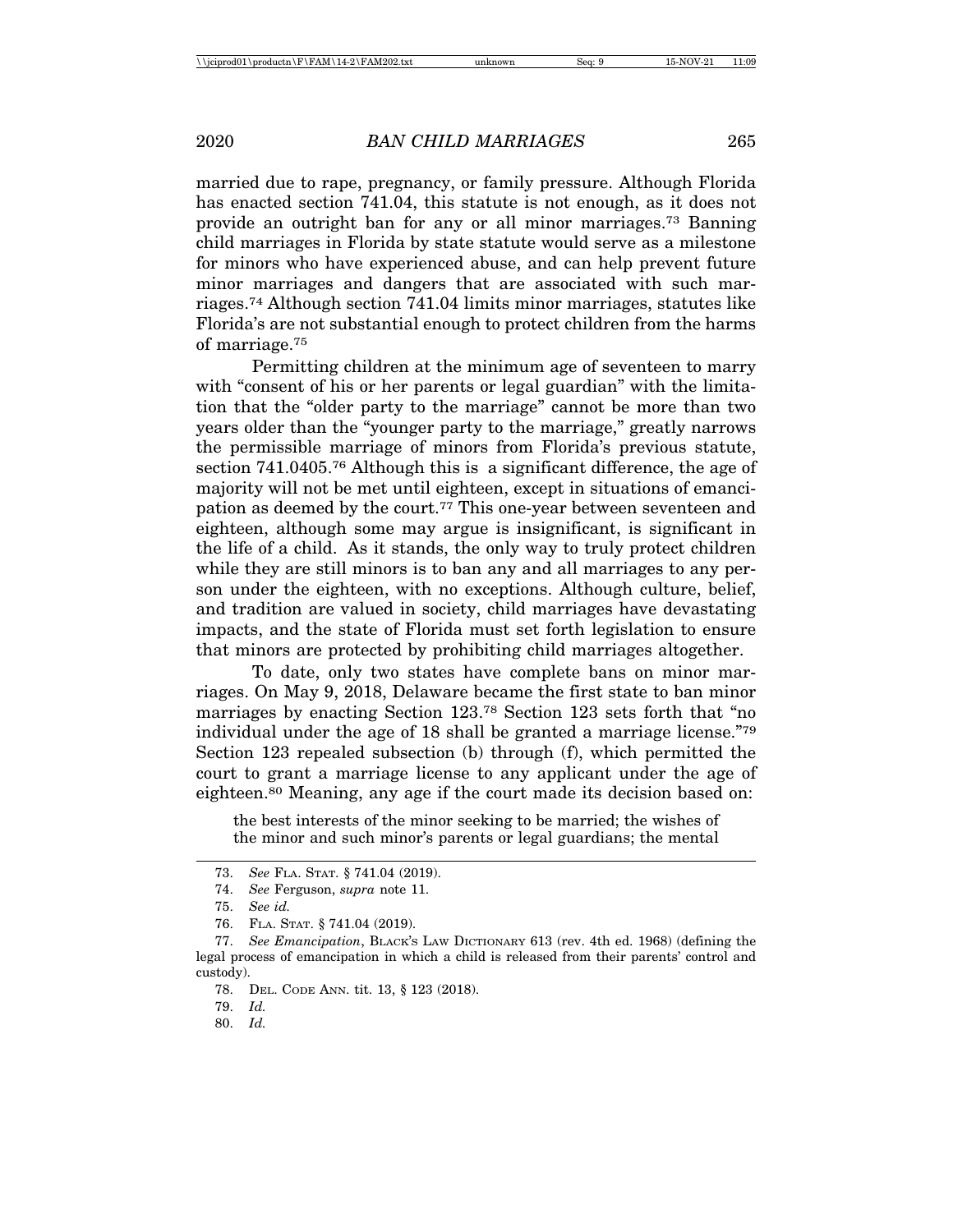and physical health of the individuals to be married; the criminal history of the individuals seeking to be married; whether the proposed marriage would violate any Delaware laws; and such other information which the [c]ourt deems appropriate.81

In *In re M.C. ex rel. E.R.*, decided before the repeal of section 123 (b) through (f), a Delaware court granted an order to allow a minor to be married after her mother petitioned to allow the marriage of her pregnant daughter.82 The court weighed the evidence of the mother's wishes, the mental and physical health of the daughter and Mr. Z (the daughter's significant other), and the lack of juvenile criminal history for both the daughter and Mr. Z<sup>83</sup> The court found that the marriage proposed by the mother did not violate any Delaware laws.84 Therefore, the court granted the order for the minor to be married due to the evidence of the daughter's intent to finish high school, the young couple's living arrangements, and the support of the mother for the marriage.<sup>85</sup>

In Delaware, between 2000 and 2011, many minors were married, and the majority, 90% of those minors, were females.86 The founder of Unchained at Last, Fraidy Reiss ("Reiss"), an advocate for the ban of minor marriages, argued, and continues to argue, that the age to get a marriage license in all states should be the age of majority, eighteen.87 Reiss rejoiced in Delaware's ban on child marriages and the repeal, which was led by Ken Boulden ("Boulden"), "a clerk of the peace in Delaware, [who] fought to change the law more than a decade ago."88 Boulden fought for the repeal and replacement of this marriage statute because he was once asked to grant a marriage license to a pregnant fourteen-year-old girl and a twenty-seven-year old man.89 Even though the mother gave permission for Boulden to approve the marriage of this pregnant minor, Boulden was disturbed by this situation and the fact that there was no statutory regulation to prevent the marriage.<sup>90</sup> Now that section (b) through (f) has been repealed, the fu-

90. *See id.*

<sup>81.</sup> *Id.*

<sup>82.</sup> *In re M.C. ex rel. E.R*., No. CN07-04389, 2007 Del. Fam. Ct. LEXIS 191, at \*2-6 (Oct. 9, 2007).

<sup>83.</sup> *Id.* at \*2-4.

<sup>84.</sup> *Id.* at \*1.

<sup>85.</sup> *Id.* at \*4.

<sup>86.</sup> Anjali Tsui, *Delaware Becomes First State to Ban Child Marriage*, FRONTLINE (May 9, 2018), https://www.pbs.org/wgbh/frontline/article/delaware-becomes-first-state-to-banchild-marriage/.

<sup>87.</sup> *See id.*

<sup>88.</sup> *Id.*

<sup>89.</sup> *Id.*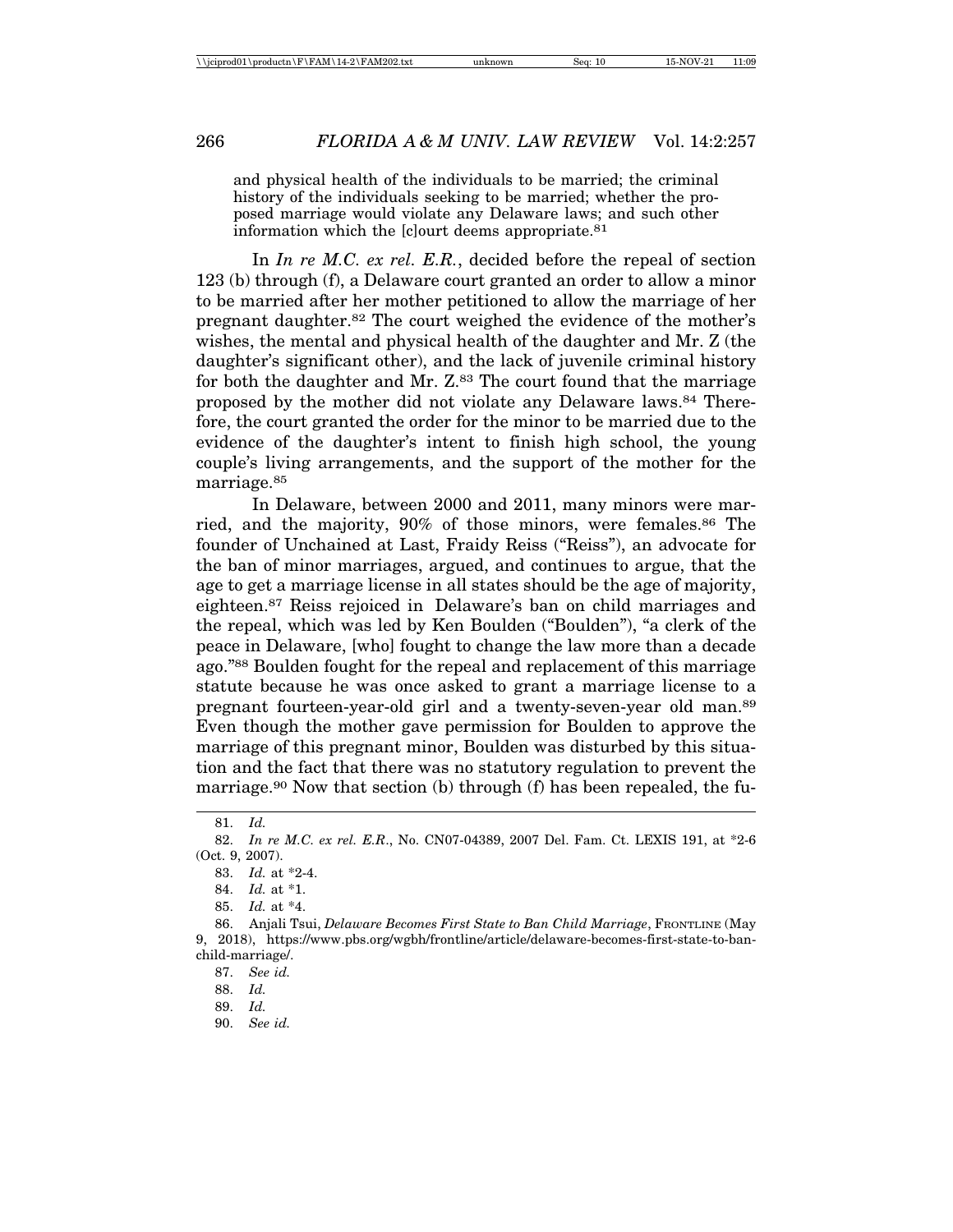ture marriages of minors in the state of Delaware-and situations such as what Boulden experienced-would be void."91 Now, minors in Delaware cannot be granted a marriage license if the minor is under the age of eighteen.92 There are no exceptions to this law.93

Shortly thereafter, on June 22, 2018, New Jersey became the second state to ban minor marriages when it followed Delaware and enacted an absolute prohibition of the issuance of marriage or civil union licenses to a minor under the age of eighteen years old.94 Prior to this enactment, New Jersey permitted children at the age of sixteen who had obtained parental and judicial consent to be married.<sup>95</sup> The amendment deleted the exception to the age requirement of eighteen, which previously stated that a child could be granted a marriage license "[if] the parents or guardian of the minor, if any, first certify, in the presence of two reputable witnesses, consent thereto, which shall be delivered to the licensing officer issuing the license."96 The amendment to strike this language and ban all minor marriages was initially proposed to Former Governor of New Jersey, Chris Christie ("Christie").97 However, Christie did not sign the proposal, as he believed that a complete ban on child marriages would violate religious and cultural traditions.98 Although this is a reoccurring argument from those opposed to child marriage bans, Phil Murphy, Governor of New Jersey, signed this proposal into law.99 Activist Reiss was especially enthusiastic about this enacted law, as New Jersey is her home state, and where she first started advocating for the ban of all minor marriages.100

#### III. BAN ALL CHILD MARRIAGES

As argued throughout this Note, states are not acting in the best interest of children when the states permit exceptions for minors under the age of eighteen to lawfully obtain marriage licenses. Although Delaware and New Jersey have made history as the first states

<sup>91.</sup> *See* DEL. CODE ANN. tit. 13, § 123 (2019).

<sup>92.</sup> Tsui, *supra* note 86.

<sup>93.</sup> *See generally id.*

<sup>94.</sup> N.J. STAT. ANN. § 37:1-6 (West 2019).

<sup>95.</sup> *See generally id.*

<sup>96.</sup> N.J. STAT. ANN. § 37:1-6 (West 2019).

<sup>97.</sup> Tsui, *supra* note 86.

<sup>98.</sup> *Id.*

<sup>99.</sup> *Id.*

<sup>100.</sup> Daniele Selby, *In Her Own Words: Child Marriage Survivor Shelly Johnson*, GLOBAL CITIZEN (Jan. 30, 2018), https://www.globalcitizen.org/en/content/child-marriagebride-survivor-florida-law-sherry/.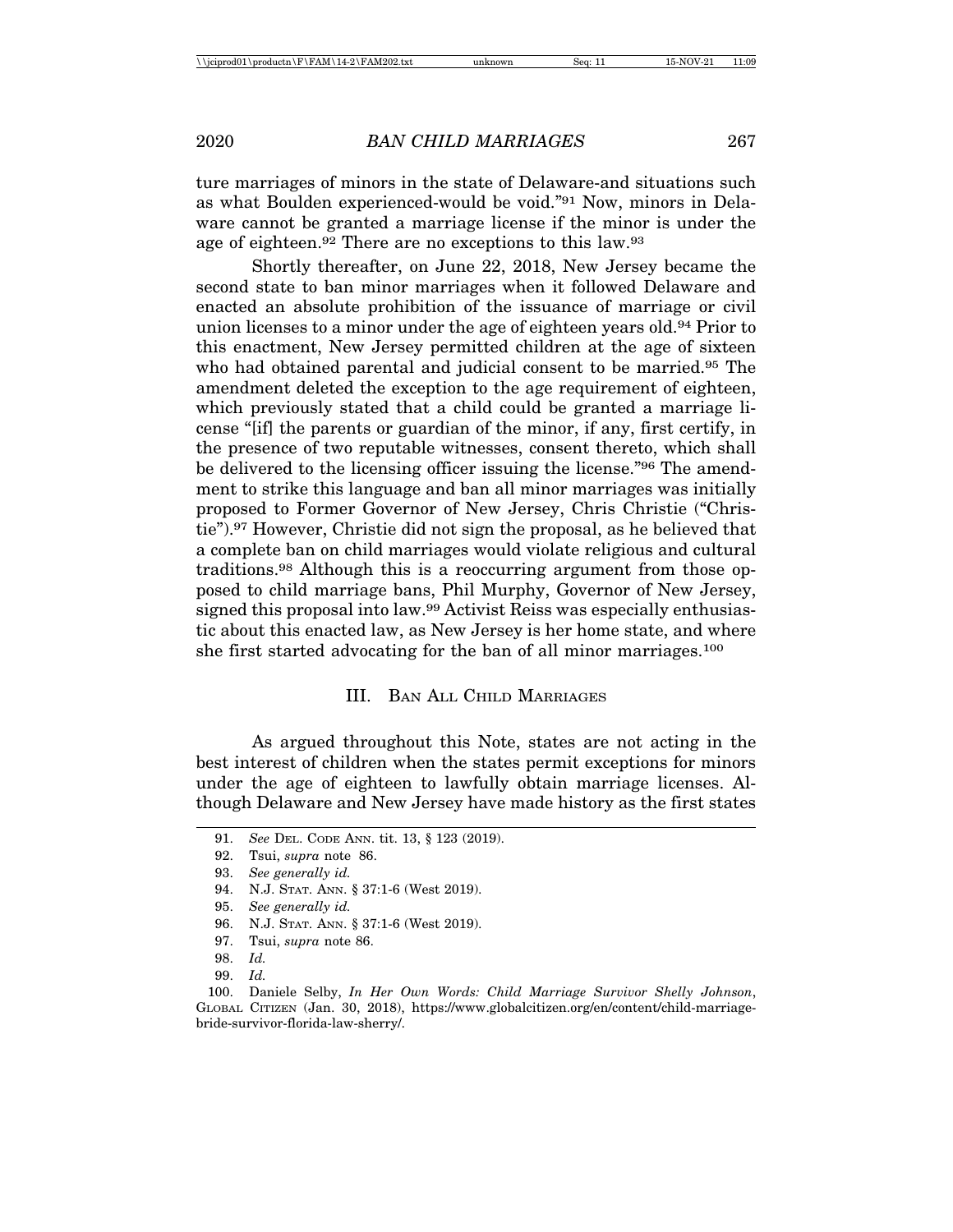to ban child marriages, there are still forty-eight states that permit minors to be married due to various exceptions. Florida, with its enactment of section 741.04 and repeal of Section 741.0405, has successfully limited the possibilities of minors getting married. However, even though Florida has replaced its marriage statute in favor of a statute with stricter guidelines, Florida still permits minors at the age of seventeen to obtain a marriage license, subject to limitations.101 This restriction is not enough; Florida needs to follow Delaware and New Jersey and outright ban all child marriages with no exceptions.

Early marriages are criticized for ensuring that "a girl is young enough to be molded and trained by her husband and in-laws before she can develop a personality or identity of her own."102 Although this is not the case for all marriages, when a marriage license is issued to a minor the state risks the chance that the marriage may be a forced marriage. Even with Florida's limitation on marriage, with the older party being no more than two years older than the younger party to the marriage, a seventeen-year-old is still considered a minor, and thus, needs the protection of the state as there is still the possibility that the marriage is forced. Although statistically, there is a history of female minors marrying significantly older men in forced marriages, like Ms. Johnson, and minors can still be pressured into marrying a man even two years older than the minor due to family or societal pressures. Since parents and legal guardians generally exercise control over children until they reach the age of majority, Florida's restrictions of issuing a marriage license must be repealed and replaced with a statute that bans all minor marriages. Florida must act in the best interest of the children within the state, and it is impossible to do that when Florida issues a marriage license to any seventeen-year-old, regardless of the circumstances.

#### **CONCLUSION**

Minor marriages in the state of Florida must be banned. Florida is not acting in the best interest of children by permitting minors at the age of seventeen to be married once the minor has proven that the older party to the marriage is no more than two years older than the younger party and that the minor has consent from their parents or legal guardians. Such restrictions are not enough to protect minors from the dangers of marriage, such as dropping out of school, poverty, and spousal abuse. Minor marriages are proven to have a lasting im-

<sup>101.</sup> FLA. STAT. § 741.04(1)(a)-(b) (2019).

<sup>102.</sup> Askari, *supra* note 72, at 126.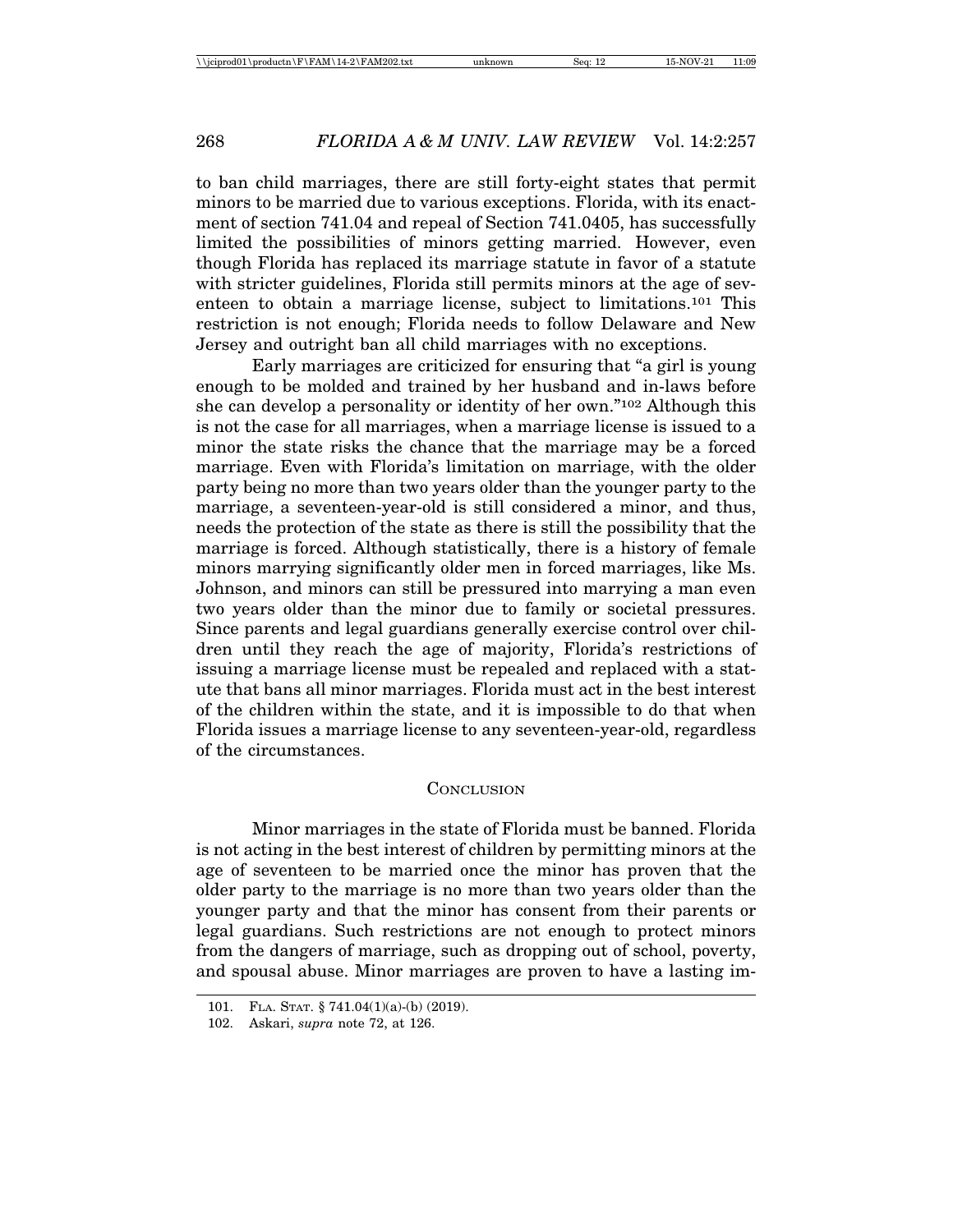pact on those that get married, and Florida must follow Delaware and New Jersey and repeal and replace its current statue with a ban on all minor marriages. "It takes a village to raise a child and we are part of that village that raises the children, and we all have a part to play to protect children and prevent them from being forced into child marriages."103

103. Selby, *supra* note 100.